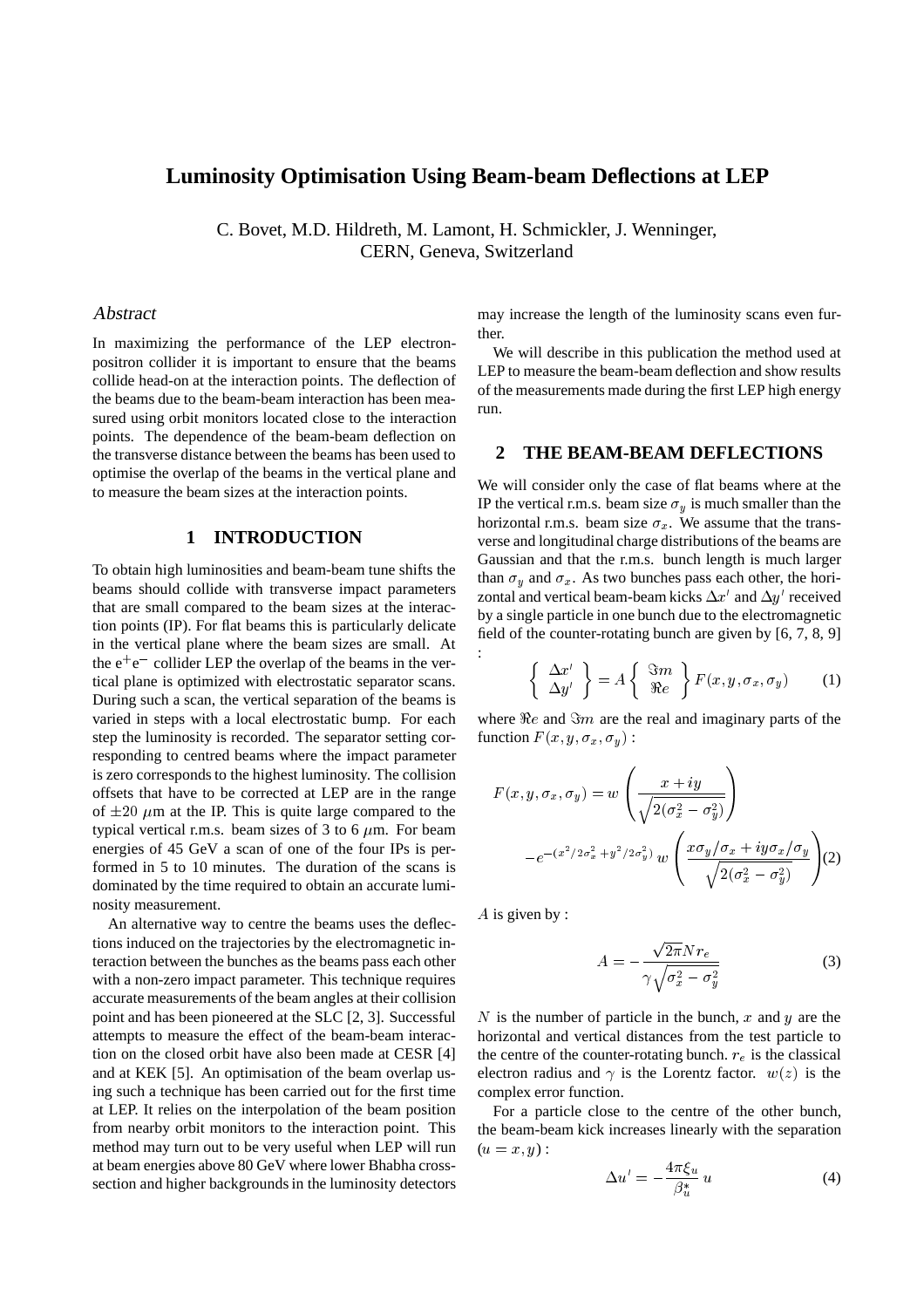and vanishes when the particle is centred ( $u = 0$ ).  $\beta_u^*$  is the betatron function at the IP. The beam-beam tune shift parameters  $\xi_u$  are given by

$$
\xi_u = \frac{r_e N \beta_u^*}{2\pi \gamma \sigma_u (\sigma_x + \sigma_y)}\tag{5}
$$

In the vertical plane the largest deflections occur for  $|y/\sigma_y| \approx 2.5$  and can be approximated by

$$
|\Delta y'_{\text{max}}| \approx \frac{\sqrt{2\pi} N r_e}{\gamma \sigma_x} \tag{6}
$$

when  $\sigma_x \gg \sigma_y$ .  $\Delta y'$ <sub>max</sub> can be used to measure the horizontal beam size at the IP since it depends on the bunch population, the beam energy and on  $\sigma_x$ .  $\Delta y'$  falls off slowly for large  $y/\sigma_y$  because of the elliptical symmetry of the electromagnetic fields. The effect of a horizontal offset x on  $\Delta y'$  is negligible as long as it is small compared to  $\sigma_x$ .

The average kick seen by the whole bunch differs from the kick seen by a single particle [8, 9] and is obtained from Equation 1 by replacing the beam sizes  $\sigma_u$  with the effective sizes  $\tilde{\sigma}_u$ :

$$
\tilde{\sigma}_u = \sqrt{(\sigma_u^+)^2 + (\sigma_u^-)^2} \tag{7}
$$

where  $+(-)$  labels the positron(electron) beam. The separations  $x$  and  $y$  represent then the distances between the centres of the two colliding bunches. Since the beambeam deflection angle is zero is when beams collide without transverse offset, steering the beams to produce no deflection will maximise luminosity.

## **3 BEAM-BEAM DEFLECTION MEASUREMENTS AT LEP**

In order to obtain the spatial coordinates of the beams at the IPs, the beam positions are measured at two beam position monitors (BPM) on each side of the IP and extrapolated to the IP with the optical transfer matrices. The settings of electrostatic separators installed between the BPMs and the IP are also taken into account. On the time scale of one hour, the vertical beam separation can be tracked with this interpolation with an accuracy of about 1  $\mu$ m. The vertical beam angles can be measured with relative accuracies of a few micro-radians.

To enhance the sensitivity of the measurements, we take advantage of the fact that the beam-beam kicks are of opposite sign for the two beams. For this reason we use the variable  $\theta_{bb}$  which corresponds to the difference of the deflections of the positron and electron beam :

$$
\theta_{bb} = (\theta_L^+ - \theta_R^+) - (\theta_L^- - \theta_R^-)
$$
 (8)

 $\theta$  is the beam angle at the IP,  $L(R)$  labels the Left(Right) side of the IP and  $+(-)$  the positron(electron) beam.  $\theta_{bb}$  is less sensitive to systematics errors of the BPMs and their



Figure 1: Beam-beam deflection scan for a beam energy of 65.1 GeV.  $\theta_{bb}$  is shown as a function of the electrostatic separator bump amplitude  $\Delta y$ . The systematic offset  $\theta_0$  is already subtracted from the data. The line is the result of the fit. The luminosity L and the beam-beam tune shifts  $\xi_x$  and  $\xi_y$  have been calculated from the fitted beam sizes and the bunch currents  $I_b$ .  $\Delta y_{\text{opt}}$  is the optimum separator setting.

electronics because it involves only difference measurements.

Four vertical electrostatic separators are used around each IP to vary the impact parameter of the collisions with a closed orbit bump. The expected change of  $\theta_{bb}$  can be parameterised by a function  $G$  of the separation bump amplitude  $\Delta y$  using the expressions given in the previous section :

$$
\mathcal{G}(\Delta y) = \theta_0 + (A^+ + A^-)
$$
  
\n
$$
\Re eF(x = 0, \Delta y - \Delta y_{\text{opt}}, \sqrt{2}\sigma_x, \sqrt{2}\sigma_y)
$$
 (9)

where we assume here that the beams are centred in the horizontal plane ( $x = 0$ ).  $\Delta y_{opt}$  is the separator bump amplitude for which the beams are centred in the vertical plane.  $\theta_0$  is an offset that takes into account measurement systematics of the BPMs.  $A^{+(-)}$  is given by :

$$
A^{+(-)} = -\frac{\sqrt{\pi}N^{+(-)}r_e}{\gamma\sqrt{\sigma_x^2 - \sigma_y^2}}
$$
 (10)

 $N^{+(-)}$  is the average number of particles in the position(electron) bunches which is obtained from the bunch currents. The beam sizes correspond to :

$$
\sigma_u = \frac{\tilde{\sigma}_u}{\sqrt{2}} \tag{11}
$$

where  $\tilde{\sigma}_u$  has been defined with Equation 7. The measured deflections  $\theta_{bb}$  are fitted with the MINUIT [10] program to the function G of Equation 9 using as free parameters  $\theta_0$ ,  $\Delta y$  <sub>opt</sub>,  $\sigma_x$  and  $\sigma_y$ .